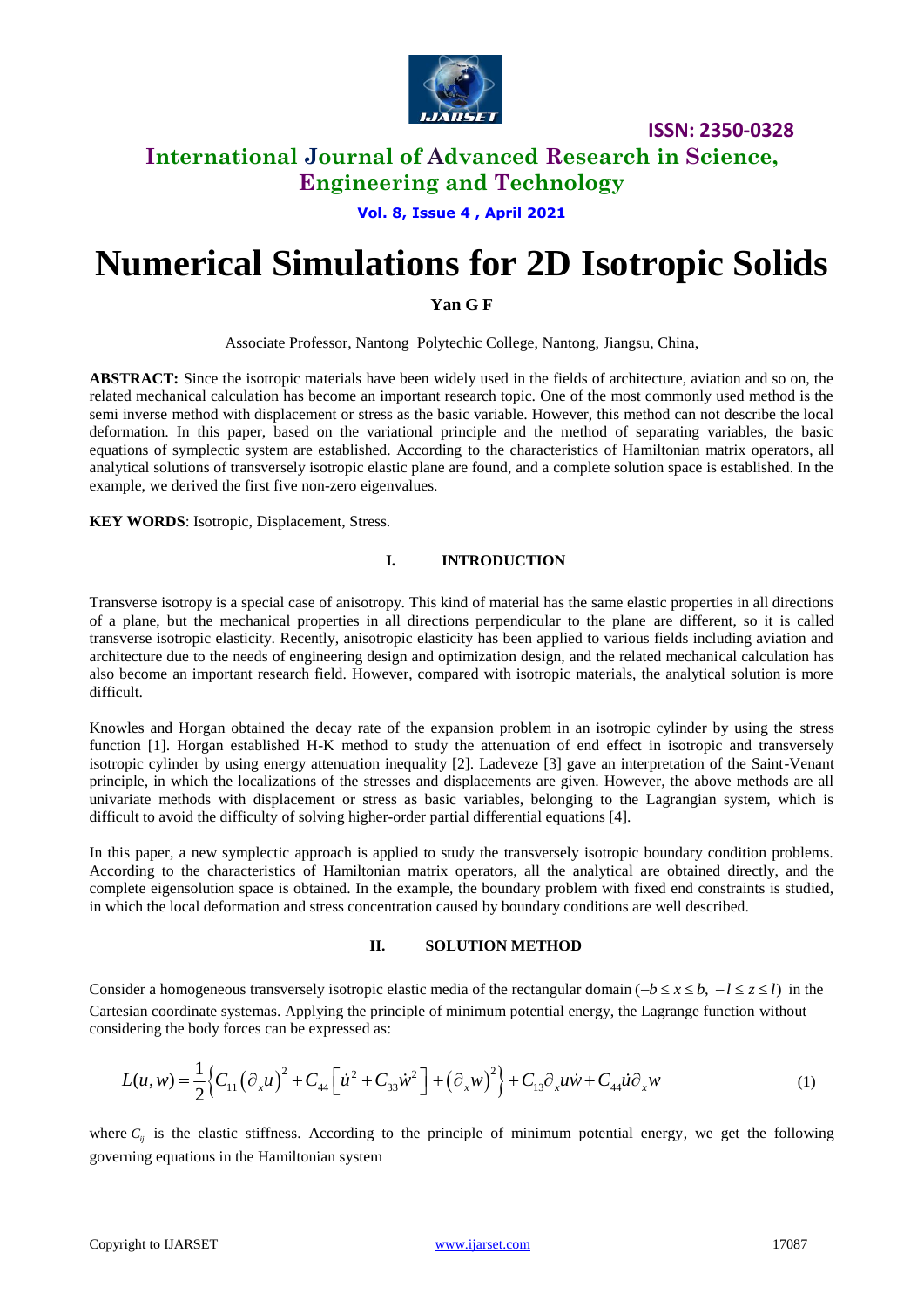

**ISSN: 2350-0328**

# **International Journal of Advanced Research in Science, Engineering and Technology**

### **Vol. 8, Issue 4 , April 2021**

$$
\dot{\mathbf{q}} = \begin{cases} C_{44}\dot{u} + C_{44} \frac{\partial w}{\partial x} \\ C_{13} \frac{\partial u}{\partial x} + C_{33}\dot{w} \end{cases}
$$
 (2)

and

$$
\dot{u} = a_1 p_1 - \frac{\partial w}{\partial x}, \quad \dot{w} = a_3 p_2 - a_2 \frac{\partial u}{\partial x}
$$
\n(3)

where

$$
a_1 = \frac{1}{C_{44}}, \quad a_2 = \frac{C_{13}}{C_{33}}, \quad a_3 = \frac{1}{C_{33}}
$$
 (4)

The boundary conditions are

$$
a_4 \frac{\partial u}{\partial x} - a_2 p_2 = \sigma_x \qquad (x = \pm b)
$$
\n
$$
p_1 = \tau_{xz} \tag{5}
$$

For the case of  $\mu = 0$ , the governing equations are

$$
\mathbf{H}\,\mathbf{\Psi}_i^{(2)} = \mathbf{\Psi}_i^{(1)} \qquad (i = 1, 2)
$$
 (6)

The fundamental solutions are

$$
\mathbf{\eta}_1^{(0)} = \mathbf{\psi}_1^{(0)} = \begin{cases} 1 & 0 & 0 & 0 \end{cases}^T
$$
 (7)

and

$$
\mathbf{\eta}_2^{(0)} = \mathbf{\psi}_2^{(0)} = \begin{cases} 0 & 1 & 0 & 0 \end{cases}^T
$$
 (8)

It can be proved that the above equations have Jordan type solutions. After theoretical derivation, we get the following four Jordan type solutions

$$
\Psi_1^{(1)} = \begin{cases} 0 & -x & 0 & 0 \end{cases}^T \n\Psi_2^{(1)} = \begin{cases} a_5 x & 0 & 0 & 1 \end{cases}^T
$$
\n(9)

$$
\Psi_1^{(2)} = \left\{ -\frac{1}{2} a_5 x^2 \quad 0 \quad 0 \quad -x \right\}^T
$$
 (10)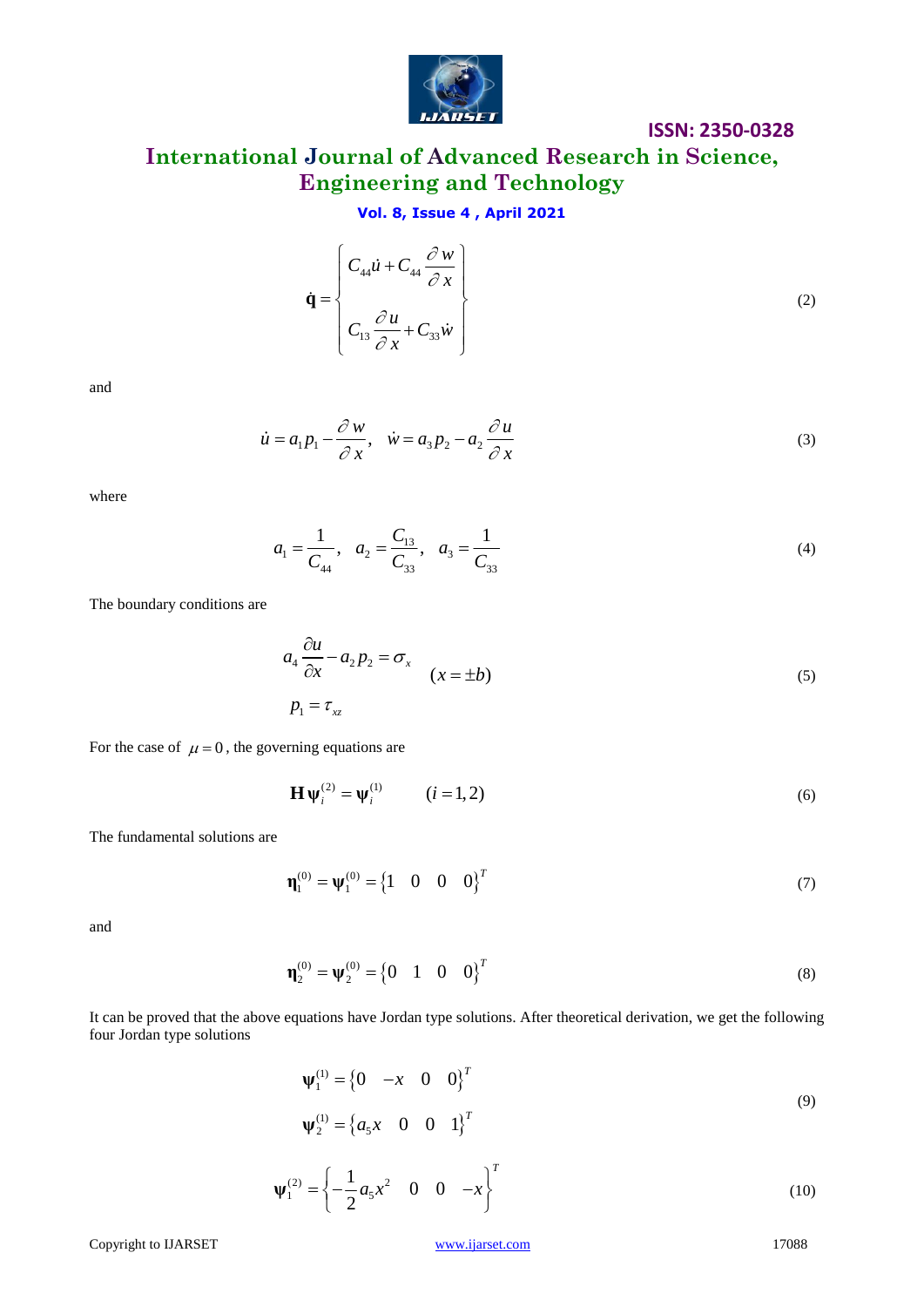

### **ISSN: 2350-0328**

# **International Journal of Advanced Research in Science, Engineering and Technology**

### **Vol. 8, Issue 4 , April 2021**

and

$$
\Psi_1^{(3)} = \left\{ 0 \quad a_6 x^3 - \frac{a_1 a^2}{2} x \quad \frac{x^2 - a^2}{2} \quad 0 \right\}^T \tag{11}
$$

The final solutions of the problem are

$$
\mathbf{\eta}_1^{(1)} = \mathbf{\psi}_1^{(1)} + z\mathbf{\psi}_1^{(0)} = \begin{cases} z & -x & 0 & 0 \end{cases}^T
$$
 (12)

and

$$
\mathbf{\eta}_2^{(1)} = \mathbf{\psi}_2^{(1)} + z\mathbf{\psi}_2^{(0)} = \begin{cases} a_5 x & z \quad 0 & 1 \end{cases}^T
$$
 (13)

Using the method of separating variables, we have  
\n
$$
\mathbf{\eta}_1^{(2)} = \mathbf{\psi}_1^{(2)} + z\mathbf{\psi}_1^{(1)} + \frac{z^2}{2}\mathbf{\psi}_1^{(0)} = \begin{cases} \frac{-a_5x^2 + z^2}{2} & -xz \quad 0 & -x \end{cases}
$$
\n(14)

The solution is

$$
\Psi = \Psi_1^{(3)} + z\Psi_1^{(2)} + \frac{z^2}{2}\Psi_1^{(1)} + \frac{z^3}{6}\Psi_1^{(0)}
$$
(15)

Thus

$$
\mathbf{\eta}_1^{(3)} = \left\{ \frac{z^3}{6} - \frac{a_5 x^2 z}{2} \quad a_6 x^3 - \frac{a_1 a^2 + z^2}{2} x \quad \frac{x^2 - a^2}{2} \quad -xz \right\}^T
$$
(16)

The boundary conditions are

ons are  
\n
$$
\int_{-a}^{a} c_2 dx = \int_{-a}^{a} p_{2,-l}^{*} dx
$$
\n
$$
\int_{-a}^{a} c_1 \frac{x^2 - a^2}{2} dx = \int_{-a}^{a} p_{1,-l}^{*} dx
$$
\n
$$
-\int_{-a}^{a} c_3 x^2 dx + l \int_{-a}^{a} c_1 \frac{x^2 - a^2}{2} dx = \int_{-a}^{a} p_{2,-l}^{*} x dx
$$
\n(17)

Based on the property of the Hamiltonian operator matrix **H** , the integral product of the eigenvectors is defined as

$$
\langle \mathbf{\Psi}_1, \mathbf{J}, \mathbf{\Psi}_2 \rangle = \int_{-b}^{b} \mathbf{\Psi}_1^{\mathrm{T}} \mathbf{J} \cdot \mathbf{\Psi}_2 dx \tag{18}
$$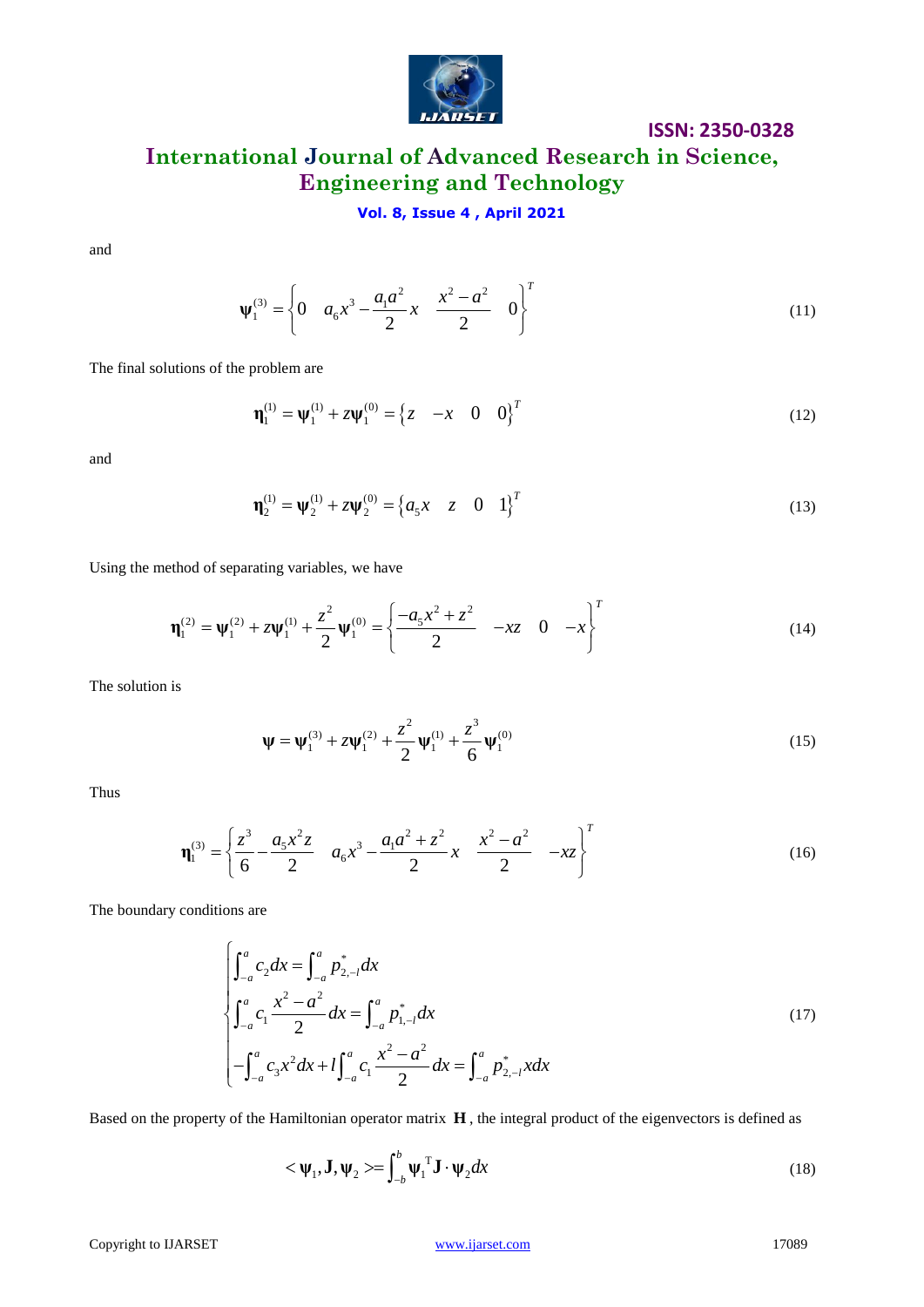

# **ISSN: 2350-0328 International Journal of Advanced Research in Science, Engineering and Technology**

### **Vol. 8, Issue 4 , April 2021**

An arbitrary solution vector can beexpressed by the combination of these eigenvector

$$
\Psi_c = \sum_n \left( a_n \Psi_n + b_n \Psi_{-n} \right) \tag{19}
$$

The coefficients are

$$
\Psi_c = \sum_n \left( a_n \Psi_n + b_n \Psi_{-n} \right) \tag{20}
$$

#### **III. NUMERICAL EXAMPLE**

Figs1-3 show the displacement, strain and stress components of the first five non-zero eigenvalues. It can be seen from these figures that the eigen value increases or decreases to a limit position with time, which indicates that the non-zero eigenvalue only has an obvious effect near the end.



Fig1. Displacement component of the first five non-zero eigenvalues



Fig2. Strain component of the first five non-zero eigenvalues